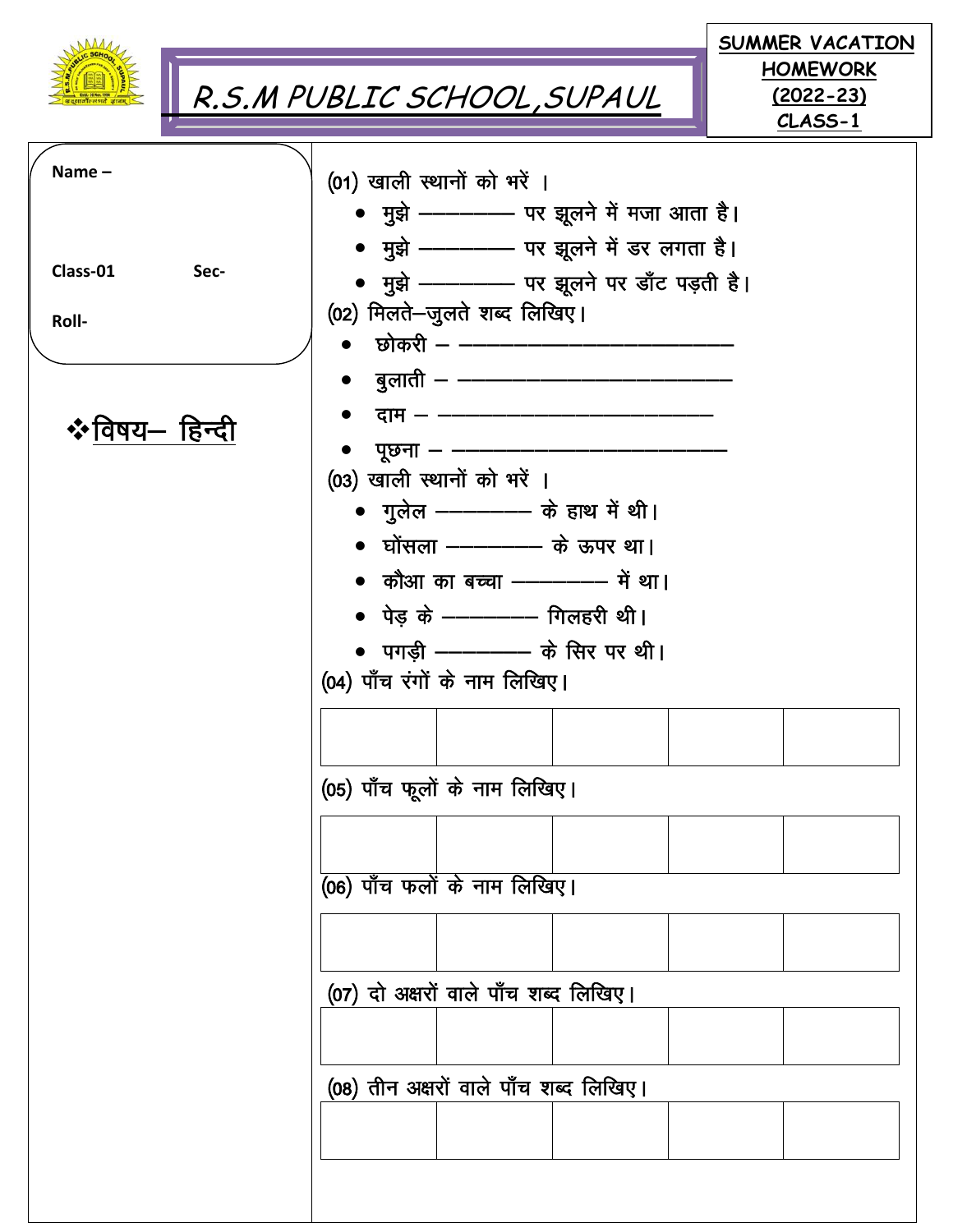| (09) तुम कैसे जाते हो?                                             |
|--------------------------------------------------------------------|
| • दादी के घर - --------------------------------                    |
|                                                                    |
| स्कूल — ————————————————                                           |
| •    हाट / बाजार –  ———————————                                    |
| (10) खाली जगहों पर सही ( $\checkmark$ ) या गलत (X) का निशान लगाइए। |
| • रेलगाड़ी में टिकट लगता है।                                       |
| • बैलगाड़ी में टिकट लगता है।                                       |
| • टमाटर का रंग लाल होता है।                                        |
| (11) खाली जगहों में आवाजें लिखिए।                                  |
| • भोंपू – ––––––––––––––––––––––––––––                             |
| • सीटी — ———————————————                                           |
| बस — ————————————————                                              |
| •    रोता हुआ बच्चा – –––––                                        |
| (12) "आम की टोकरी" कविता लिखिए।                                    |
|                                                                    |
|                                                                    |
|                                                                    |
|                                                                    |
|                                                                    |
|                                                                    |
|                                                                    |
|                                                                    |
|                                                                    |
|                                                                    |
|                                                                    |
|                                                                    |
| (13) "आम" का चित्र बनाकर रंग भरें।                                 |
|                                                                    |
|                                                                    |
|                                                                    |
|                                                                    |
|                                                                    |
|                                                                    |
|                                                                    |
|                                                                    |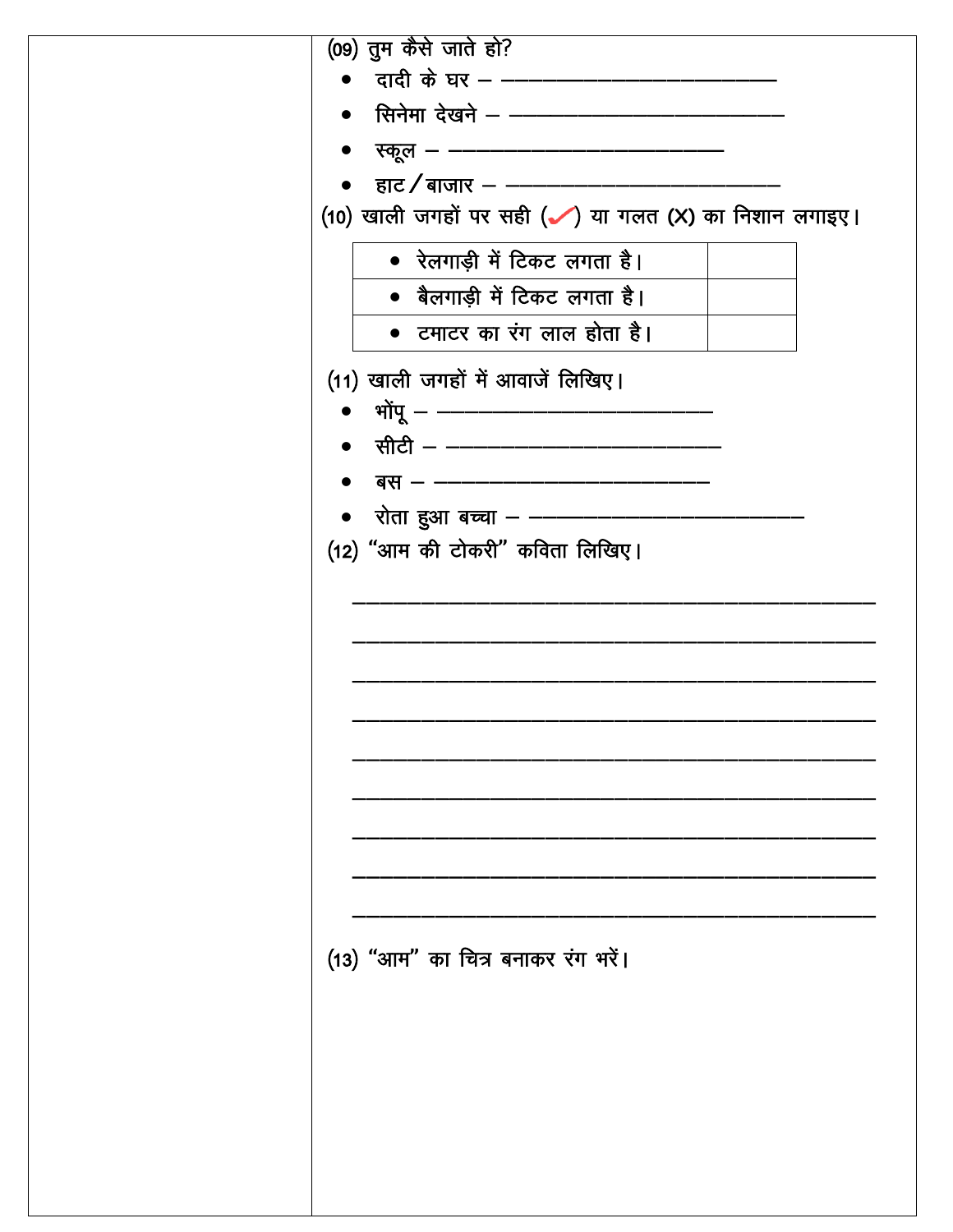|       | $Q.1$ ) Fill in the blanks:-<br>• Hello ! I am _____________.<br>· I am a _______girl/boy.<br>$\bullet$ I like to ____________.<br>• The name of my school is                                                                                                                                                                                                                                                                                                                                                                                                                                    |
|-------|--------------------------------------------------------------------------------------------------------------------------------------------------------------------------------------------------------------------------------------------------------------------------------------------------------------------------------------------------------------------------------------------------------------------------------------------------------------------------------------------------------------------------------------------------------------------------------------------------|
| ❖ EVS | • My Father's name is ________________________<br>$\bullet$ I am ___________ cm tall.<br>• I weigh ________ kg.<br>• I was born on ___________ (day/month/year).<br>· I am __________ years old.<br>Q.2) Circle the country in which you live:-<br>India, USA, Sri Lanka, Nepal, Pakistan<br>$Q.3)$ Write:-<br>• What is the name of the city in which you<br>live?<br>• In which city are you born? _____________<br>• What is the colour of your hair?<br>• What is the colour of your eyes? _________<br>Q.4) Write down which parts of the body are in pair<br><u>and which are single:-</u> |
|       | I have two<br>I have one<br>(i)<br>(ii)<br>(iii)<br>(iv)<br>(vi)                                                                                                                                                                                                                                                                                                                                                                                                                                                                                                                                 |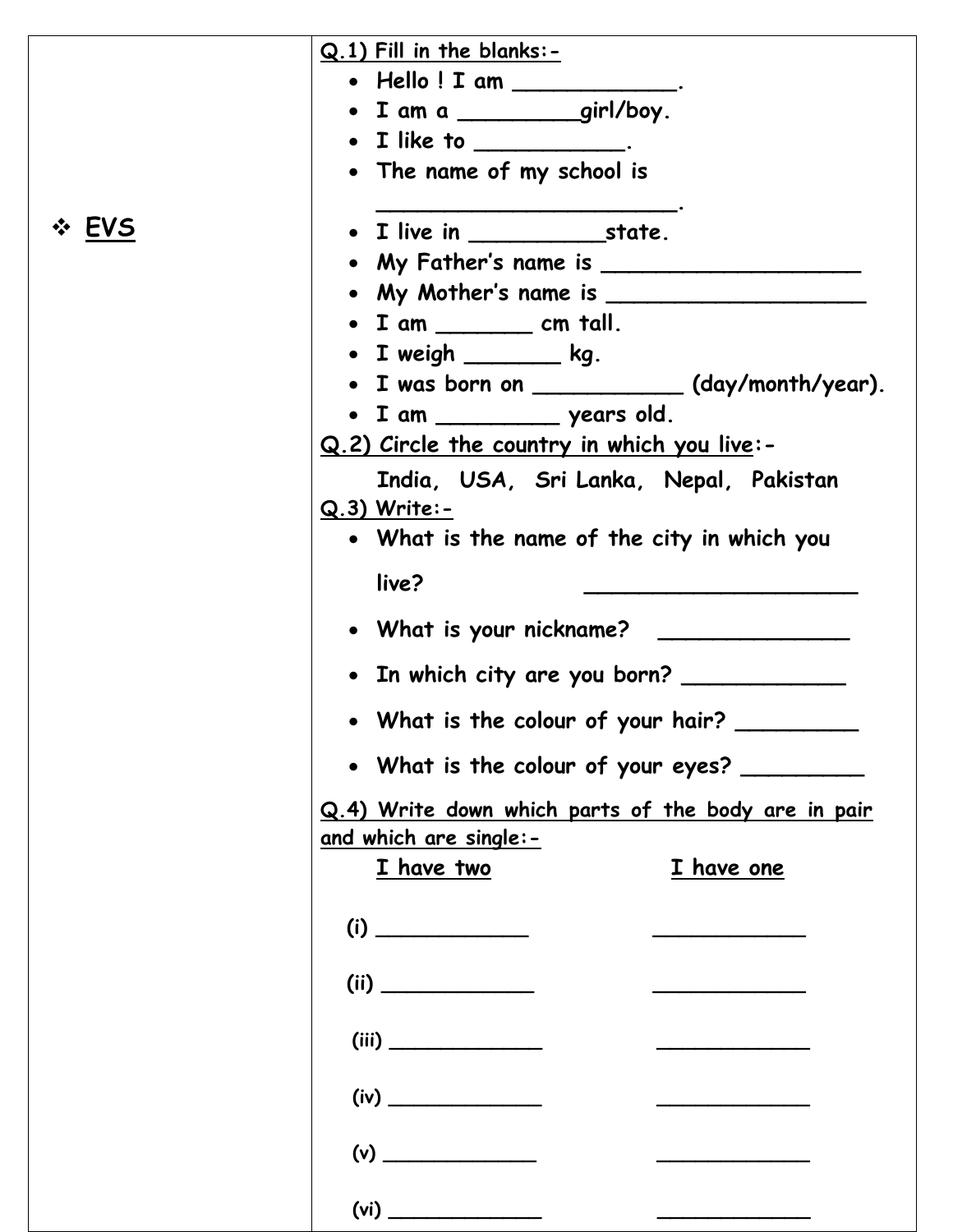|                                                                                                                                                                                                                                                                                                                       | <u>Q.5) With which part of your body do you:-</u>                                                                                                                                                                                                                                                                     |
|-----------------------------------------------------------------------------------------------------------------------------------------------------------------------------------------------------------------------------------------------------------------------------------------------------------------------|-----------------------------------------------------------------------------------------------------------------------------------------------------------------------------------------------------------------------------------------------------------------------------------------------------------------------|
|                                                                                                                                                                                                                                                                                                                       |                                                                                                                                                                                                                                                                                                                       |
|                                                                                                                                                                                                                                                                                                                       |                                                                                                                                                                                                                                                                                                                       |
|                                                                                                                                                                                                                                                                                                                       |                                                                                                                                                                                                                                                                                                                       |
|                                                                                                                                                                                                                                                                                                                       | <u>Q.6) Fill in the blanks with the given words</u> :-                                                                                                                                                                                                                                                                |
|                                                                                                                                                                                                                                                                                                                       | $\frac{1}{2}$ play, smell, run, write, eat, move                                                                                                                                                                                                                                                                      |
|                                                                                                                                                                                                                                                                                                                       | $(a)$ I can _____________ ludo with my hands.                                                                                                                                                                                                                                                                         |
| (b) $I can$ $\frac{1}{I}$ $\frac{1}{I}$ $\frac{1}{I}$ $\frac{1}{I}$ $\frac{1}{I}$ $\frac{1}{I}$ $\frac{1}{I}$ $\frac{1}{I}$ $\frac{1}{I}$ $\frac{1}{I}$ $\frac{1}{I}$ $\frac{1}{I}$ $\frac{1}{I}$ $\frac{1}{I}$ $\frac{1}{I}$ $\frac{1}{I}$ $\frac{1}{I}$ $\frac{1}{I}$ $\frac{1}{I}$ $\frac{1}{I}$ $\frac{1}{I}$ $\$ |                                                                                                                                                                                                                                                                                                                       |
|                                                                                                                                                                                                                                                                                                                       | $(c)$ I can ______________ with my mouth.                                                                                                                                                                                                                                                                             |
|                                                                                                                                                                                                                                                                                                                       | (d) I can _____________ my head with the help of                                                                                                                                                                                                                                                                      |
| my neck.                                                                                                                                                                                                                                                                                                              |                                                                                                                                                                                                                                                                                                                       |
| (e) $I$ can ______________ with my nose.                                                                                                                                                                                                                                                                              |                                                                                                                                                                                                                                                                                                                       |
|                                                                                                                                                                                                                                                                                                                       | (f) $I can$ $\frac{1}{I}$ $\frac{1}{I}$ $\frac{1}{I}$ $\frac{1}{I}$ $\frac{1}{I}$ $\frac{1}{I}$ $\frac{1}{I}$ $\frac{1}{I}$ $\frac{1}{I}$ $\frac{1}{I}$ $\frac{1}{I}$ $\frac{1}{I}$ $\frac{1}{I}$ $\frac{1}{I}$ $\frac{1}{I}$ $\frac{1}{I}$ $\frac{1}{I}$ $\frac{1}{I}$ $\frac{1}{I}$ $\frac{1}{I}$ $\frac{1}{I}$ $\$ |
| Q.7) Match the following:-                                                                                                                                                                                                                                                                                            |                                                                                                                                                                                                                                                                                                                       |
| (a) See (i) Nose                                                                                                                                                                                                                                                                                                      |                                                                                                                                                                                                                                                                                                                       |
| (b) Hear (ii) Eyes                                                                                                                                                                                                                                                                                                    |                                                                                                                                                                                                                                                                                                                       |
| (c) Smell                                                                                                                                                                                                                                                                                                             | (iii) Skin                                                                                                                                                                                                                                                                                                            |
| (d) Taste                                                                                                                                                                                                                                                                                                             | (iv) Ears                                                                                                                                                                                                                                                                                                             |
| (e) Feel                                                                                                                                                                                                                                                                                                              | (v) Tongue                                                                                                                                                                                                                                                                                                            |
| (f) Walk                                                                                                                                                                                                                                                                                                              | (v) Hand                                                                                                                                                                                                                                                                                                              |
| (e) Write                                                                                                                                                                                                                                                                                                             | (v) Legs                                                                                                                                                                                                                                                                                                              |
|                                                                                                                                                                                                                                                                                                                       | Q.8) Draw and colour your favourite flower on a card.                                                                                                                                                                                                                                                                 |
| your notebook.                                                                                                                                                                                                                                                                                                        | Q.9) Cut and paste the pictures of the body parts in                                                                                                                                                                                                                                                                  |
| your notebook.                                                                                                                                                                                                                                                                                                        | <u>Q.10) Paste the picture of an elephant and a cat in</u>                                                                                                                                                                                                                                                            |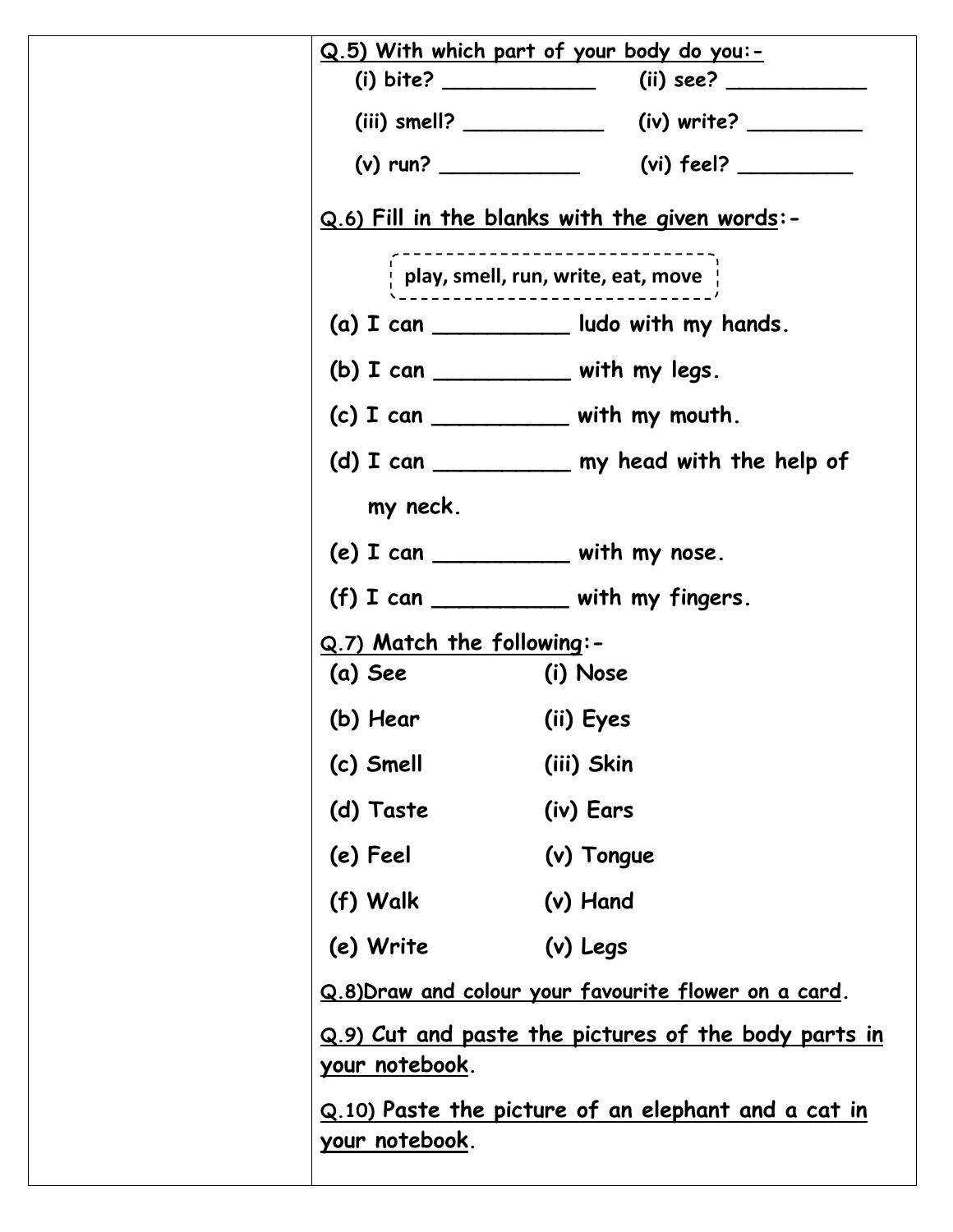

## **MATHS**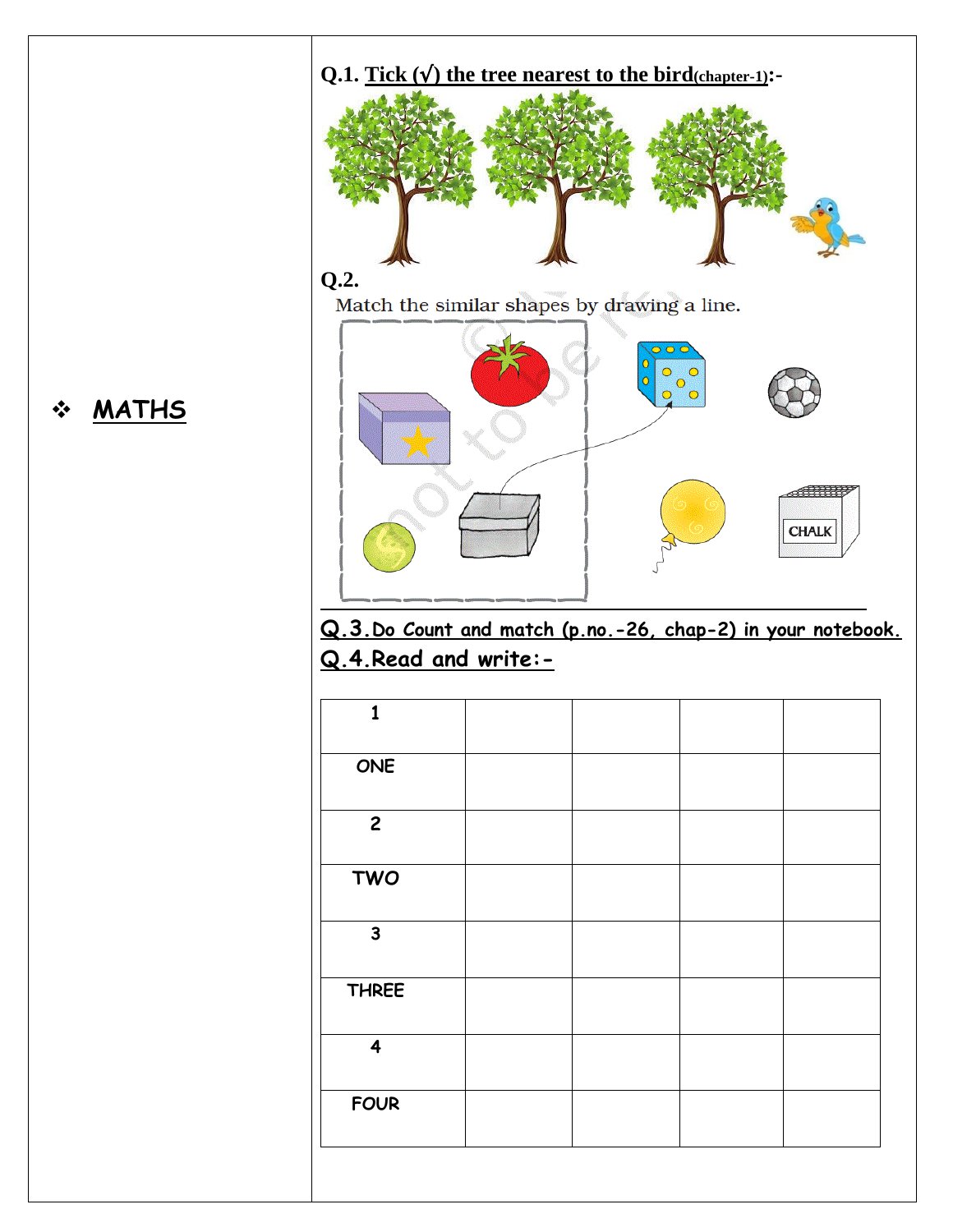

**Q.6. Add:-**

| 24<br>12<br>$\ddot{\phantom{1}}$ | $\begin{array}{ c} 68 \\ + 11 \end{array}$ | $^{1}$ 75<br>+ 61 | $\begin{array}{c} 81 \\ + 25 \end{array}$ | $25\n+ 24$ |
|----------------------------------|--------------------------------------------|-------------------|-------------------------------------------|------------|
|                                  |                                            |                   |                                           |            |

#### **Q.7. Write the objects that will slide.**

**Q.8. Write the objects that will roll.**

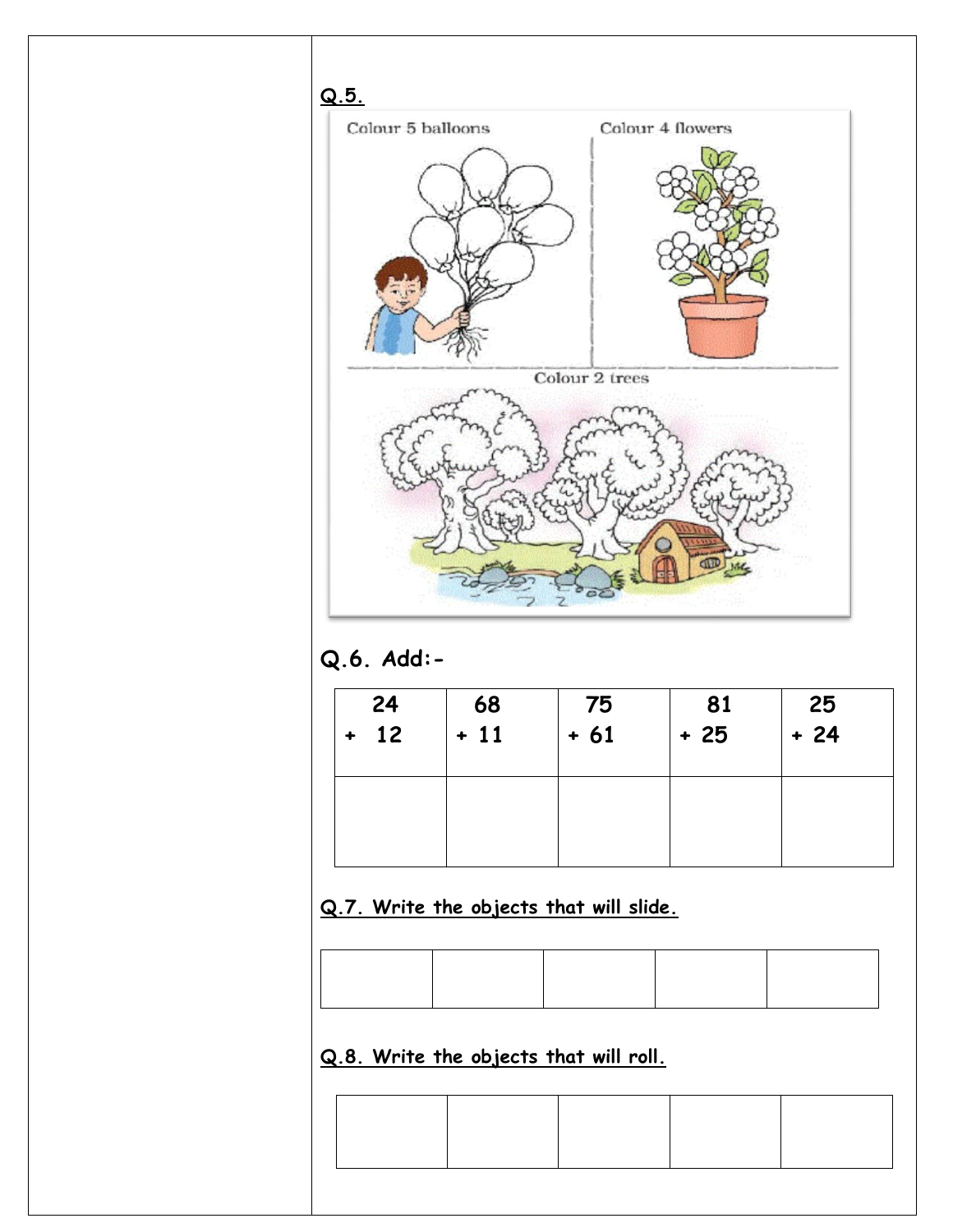| $\overline{\mathbf{1}}$  |  |  |  |  |  |
|--------------------------|--|--|--|--|--|
|                          |  |  |  |  |  |
|                          |  |  |  |  |  |
| ${\bf 11}$               |  |  |  |  |  |
|                          |  |  |  |  |  |
|                          |  |  |  |  |  |
| $\overline{21}$          |  |  |  |  |  |
|                          |  |  |  |  |  |
| 31                       |  |  |  |  |  |
|                          |  |  |  |  |  |
|                          |  |  |  |  |  |
| $\overline{41}$          |  |  |  |  |  |
|                          |  |  |  |  |  |
|                          |  |  |  |  |  |
| 51                       |  |  |  |  |  |
|                          |  |  |  |  |  |
|                          |  |  |  |  |  |
| 61                       |  |  |  |  |  |
|                          |  |  |  |  |  |
| $\frac{1}{71}$           |  |  |  |  |  |
|                          |  |  |  |  |  |
|                          |  |  |  |  |  |
| $\overline{\mathbf{81}}$ |  |  |  |  |  |
|                          |  |  |  |  |  |
|                          |  |  |  |  |  |
| 91                       |  |  |  |  |  |
|                          |  |  |  |  |  |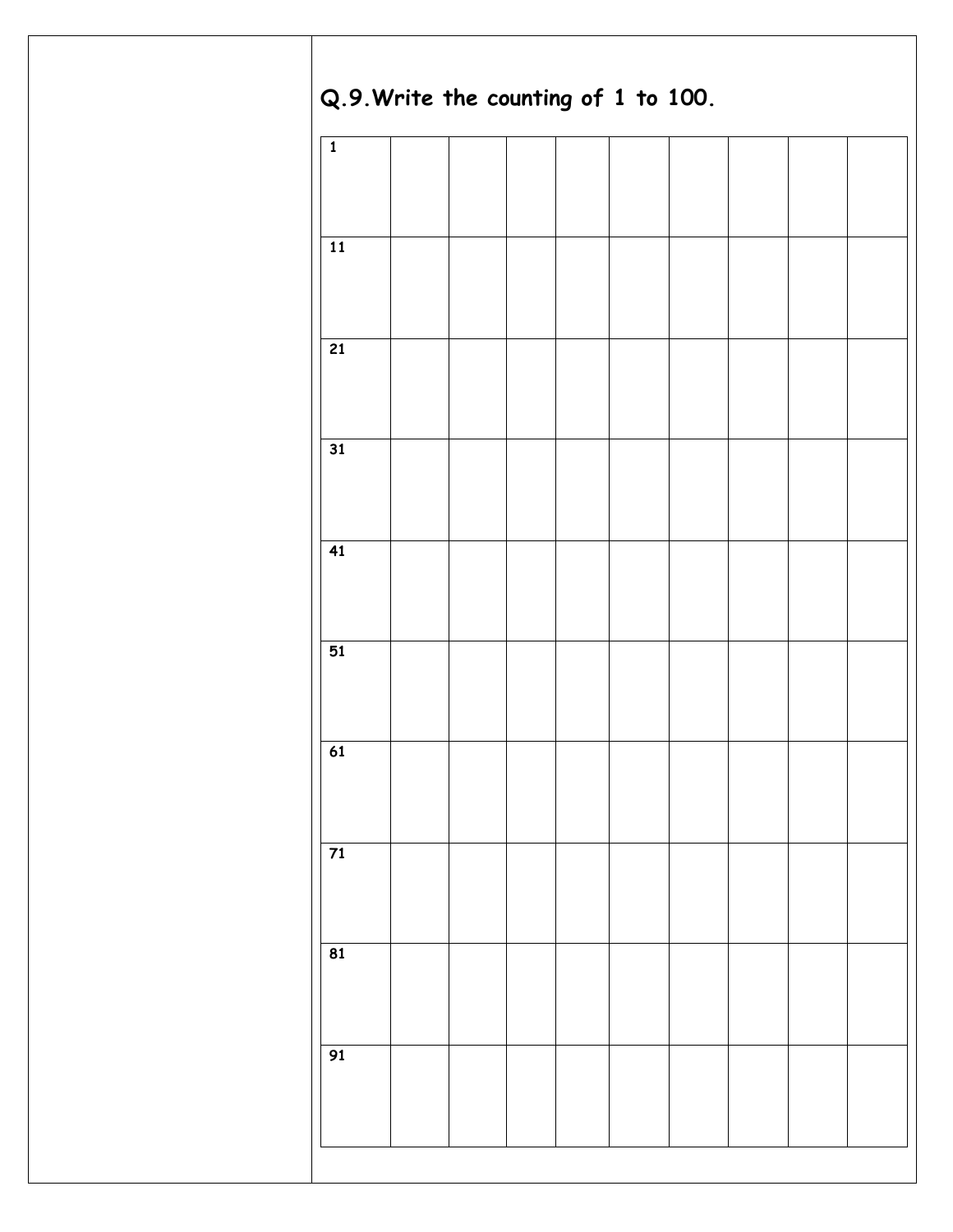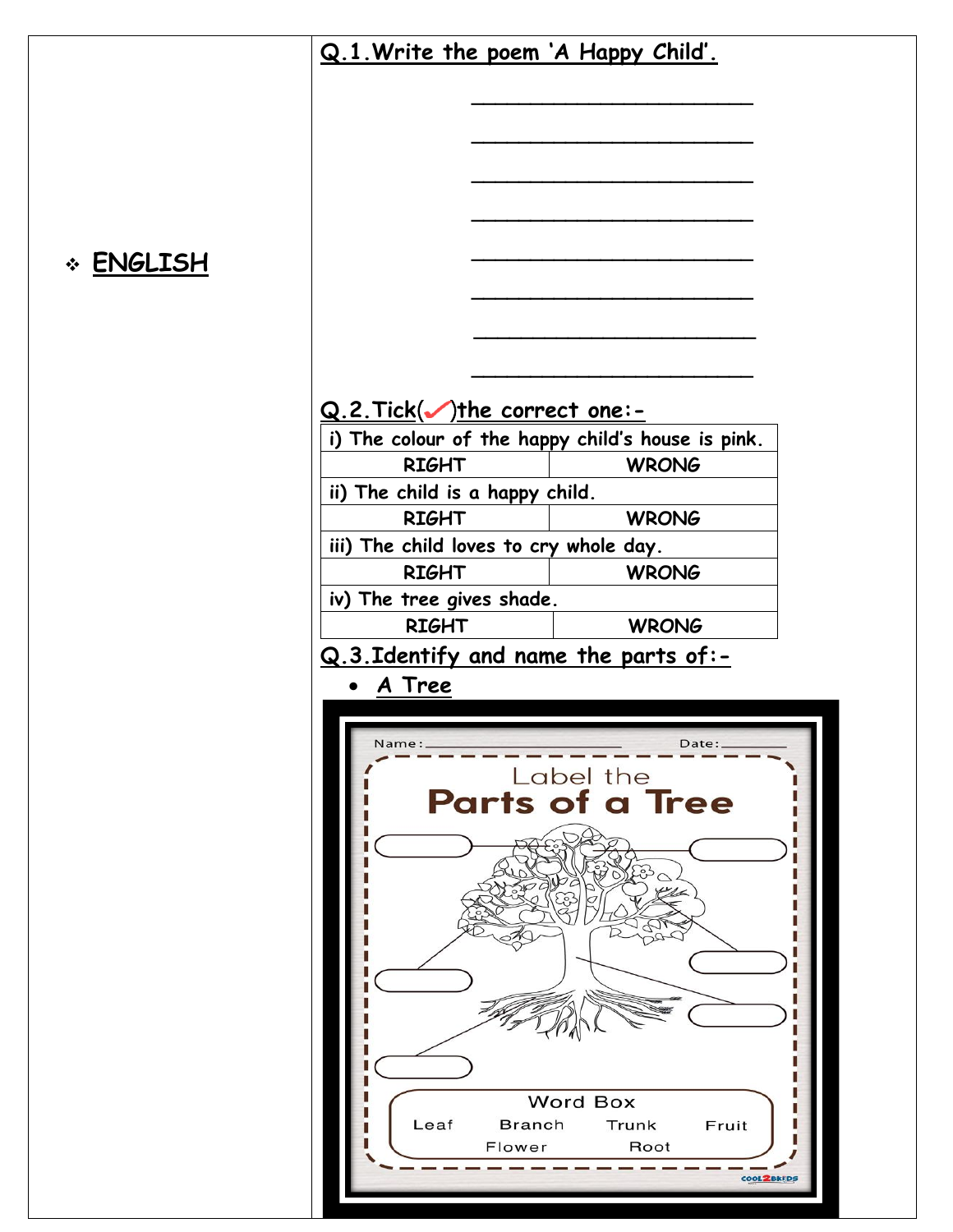